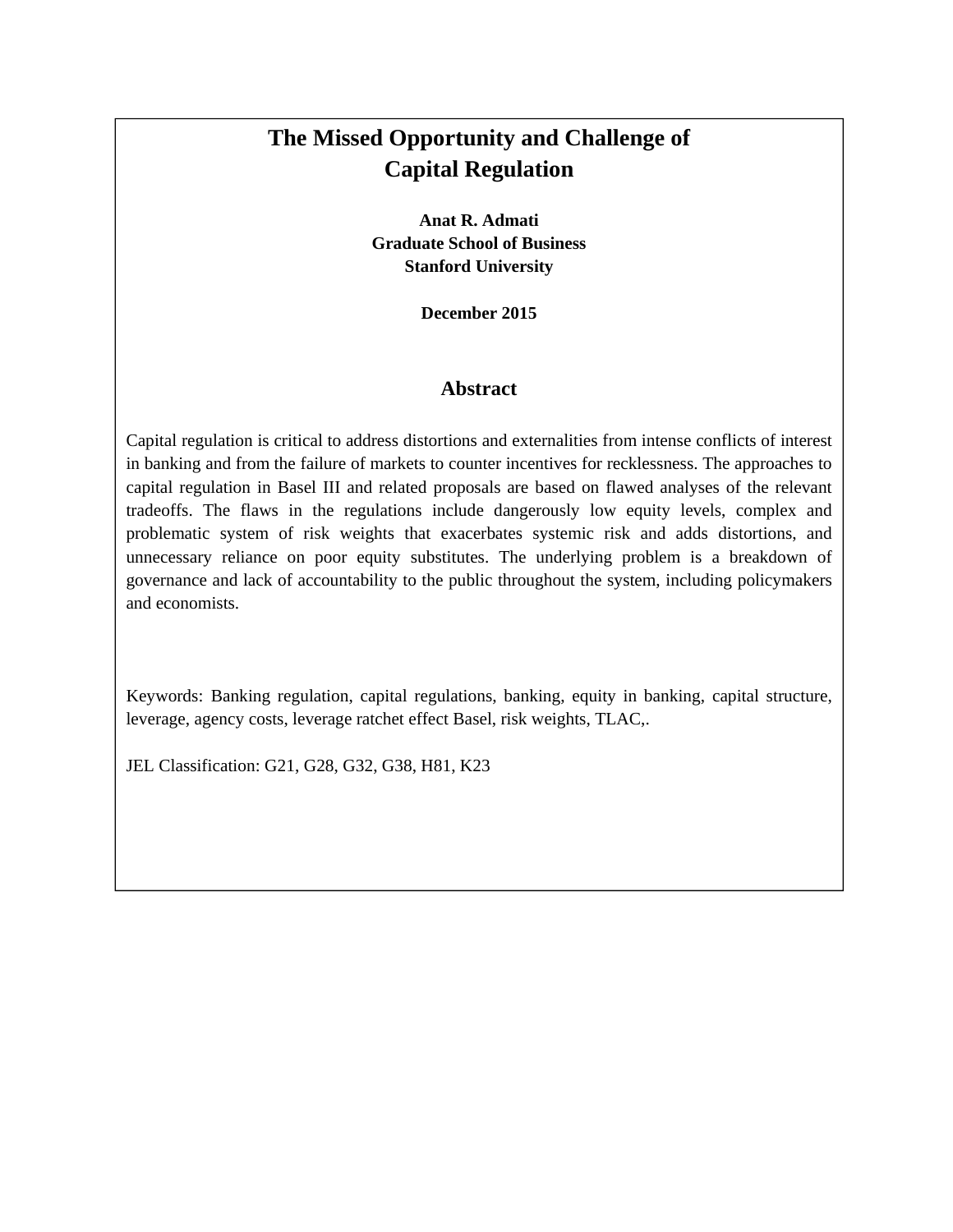# **The Missed Opportunity and Challenge of Capital Regulation**

**Anat R. Admati\* Graduate School of Business Stanford University** 

**December, 2015** 

### **Introduction**

The events of 2007-2009 exposed the failure of regulators to prevent the buildup of risk in the financial system and showed that flawed rules and ineffective enforcement of financial regulations can cause significant harm to the rest of the economy. Despite this experience, the effort at regulatory reform has been messy and unfocused. The small adjustments to capital regulations, in particular, are far from sufficient to protect the public, and the regulation is still based on a flawed approach that distorts markets, exacerbates systemic risk, and undermines the purpose of the regulation.

A healthy and stable financial system is essential for enhancing the allocation of resources, risk sharing and economic welfare. If designed and implemented properly, capital regulation can be a powerful tool for correcting market failures, reducing externalities, and ensuring that the financial system serves the economy. The continued failure of this regulation has permitted an unhealthy, opaque, inefficient and excessively fragile system to persist. This system exposes the public to unnecessary risks and distorts the economy.

The causes for the failure of capital regulation seem to reflect, at least in part, confusion about why this regulation essential and beneficial and about the relevant tradeoffs. Studies purporting to provide guidance to policy routinely make flawed assumptions and ignore the critical distinction between private and social costs and benefits. The specialized jargon used in banking has obscured the issues and further muddles the debate.

In this essay I explain the key issues and how capital regulations fall short. I start by discussing the economics of funding and the forces that cause banks to use too little equity, which make effective capital regulation essential and beneficial. I then provide an overview of current status of the regulations, point to some key flaws and discuss some of the claims made in the policy debate. I close with remarks that place the debate in a broader governance context.

<sup>\*</sup> Forthcoming in *National Institute Economic Review*, Special Issue on Financial Regulation, 2016. I am grateful to E. Philip Davis, Martin Hellwig, Paul Pfleiderer, Matthew Zuck and two anonymous referees for helpful comments. Contact information: admati@stanford.edu .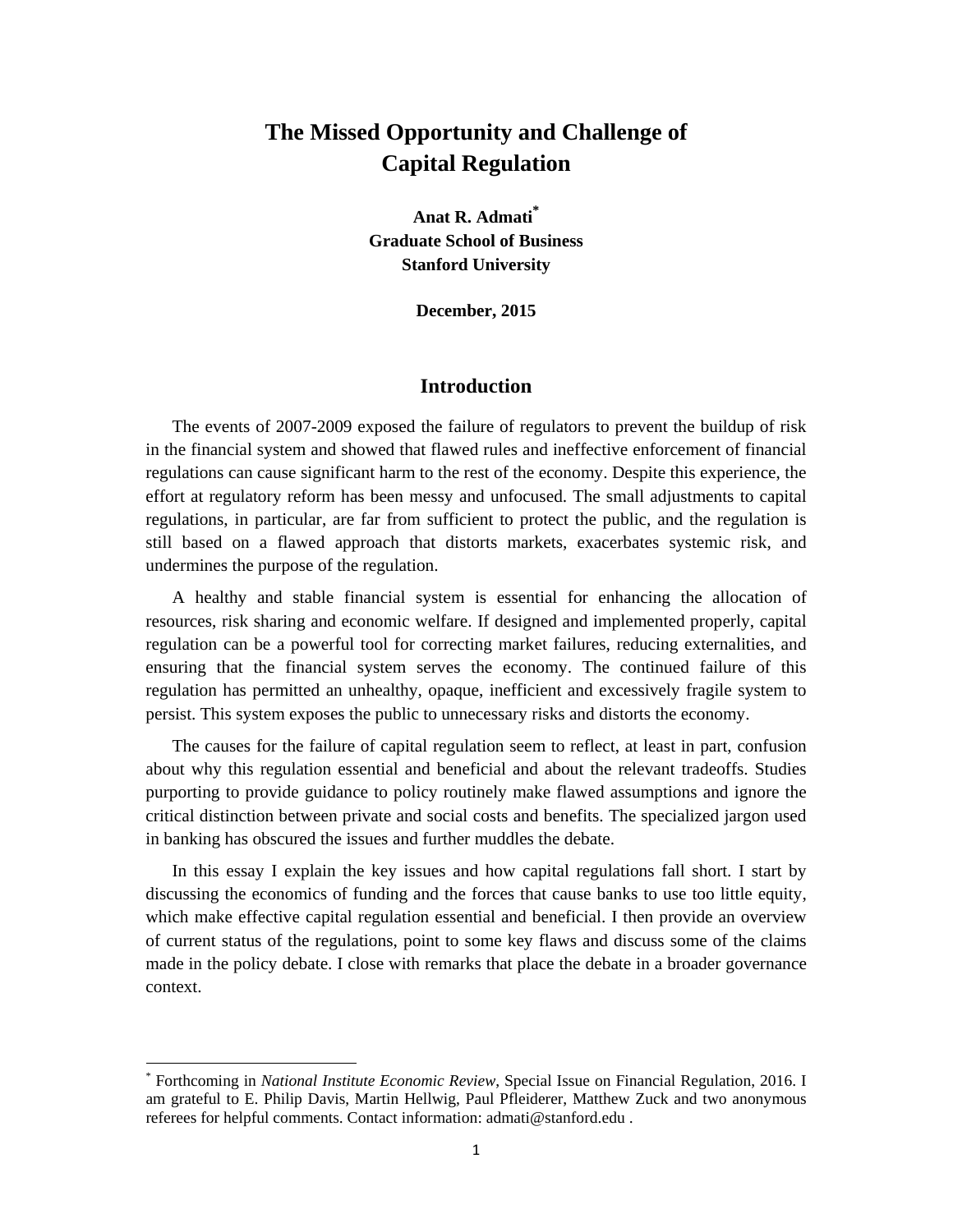#### **Are Banks Special and if so, How?**

Capital regulation places restrictions on how banks and other institutions are funded in order to address distortions in their incentives. Well-designed capital regulation ensures that an appropriate part of funding is obtained and maintained from owners and shareholders who provide equity. Because owners and shareholders are not *promised* any specific payments, they automatically absorb losses as long as debts are paid.

A mantra in banking is that "equity is expensive." This view is taken to imply that requiring banks to use more equity entails meaningful costs that should be balanced against the benefits of more equity. In fact, the costs of using more equity are entirely private and incurred by a small set of individuals. These private costs arise because when more equity is required these individuals are less able to pass costs and downside risk to creditors and to taxpayers, and they are more than offset by the substantial benefits to the broader society. Policy must be based on social, rather than narrowly private costs and benefits.

Before discussing the economics of funding and how they apply in banking, we must address an insidious confusion that often perverts the discussion. The confusion concerns the meaning of the word "capital" in banking. Many believe that bank capital is analogous to cash reserves or a rainy day fund, and that capital requirements force banks to "set aside" or "hold in reserve" idle cash that cannot be used to make loans or other investments. This suggestion is patently false. Capital requirements do *not* require banks to hold anything; they only concern the source of funding banks use and the extent to which investments are funded by equity (or other forms of "loss absorbing capital," as discussed below). Corporations do not "hold" their own funding; rather, investors hold (own) claims such as common shares that are paid from cash flows the firm generates.

If capital is falsely thought of as idle cash, the discussion of capital regulation is immediately derailed by imaginary tradeoffs. Nonsensical claims that increased capital requirements prevent banks from making loans and "keep billions out of the economy" may resonate with media, politicians and the public just because the jargon is misunderstood.<sup>1</sup> In light of this confusion and its ability to muddle the debate, it is disturbing that regulators and academics, who should know better, routinely collaborate with the industry to obscure the issues by using the misleading language and failing to challenge false statements. If instead the language that is used focused attention properly on funding and indebtedness, the debate would be elevated and more people would be able to understand the issues. Instead of saying "hold" or "set aside more capital" one can say, for example, "use more equity," "rely less on debt/borrowing," or "borrow less."

The economics of funding start with the observation that borrowing always creates leverage and magnifies risk. In financial markets, the required return on any security depends

<sup>&</sup>lt;sup>1</sup> Such claims are made routinely by lobbyists. A recent example is Tim Pawlenty of the Financial Services Roundtable (See "Fed lifts capital requirements for banks," Ryan Tracy, Victoria McGrane and Justin Baer, *Wall Street Journal* on July 20, 2015. For more discussion, see Admati et al (2013, Sec 3.1), Admati and Hellwig (2013a, Chapters 1, 6) and Admati and Hellwig (2015, Claims 1-2).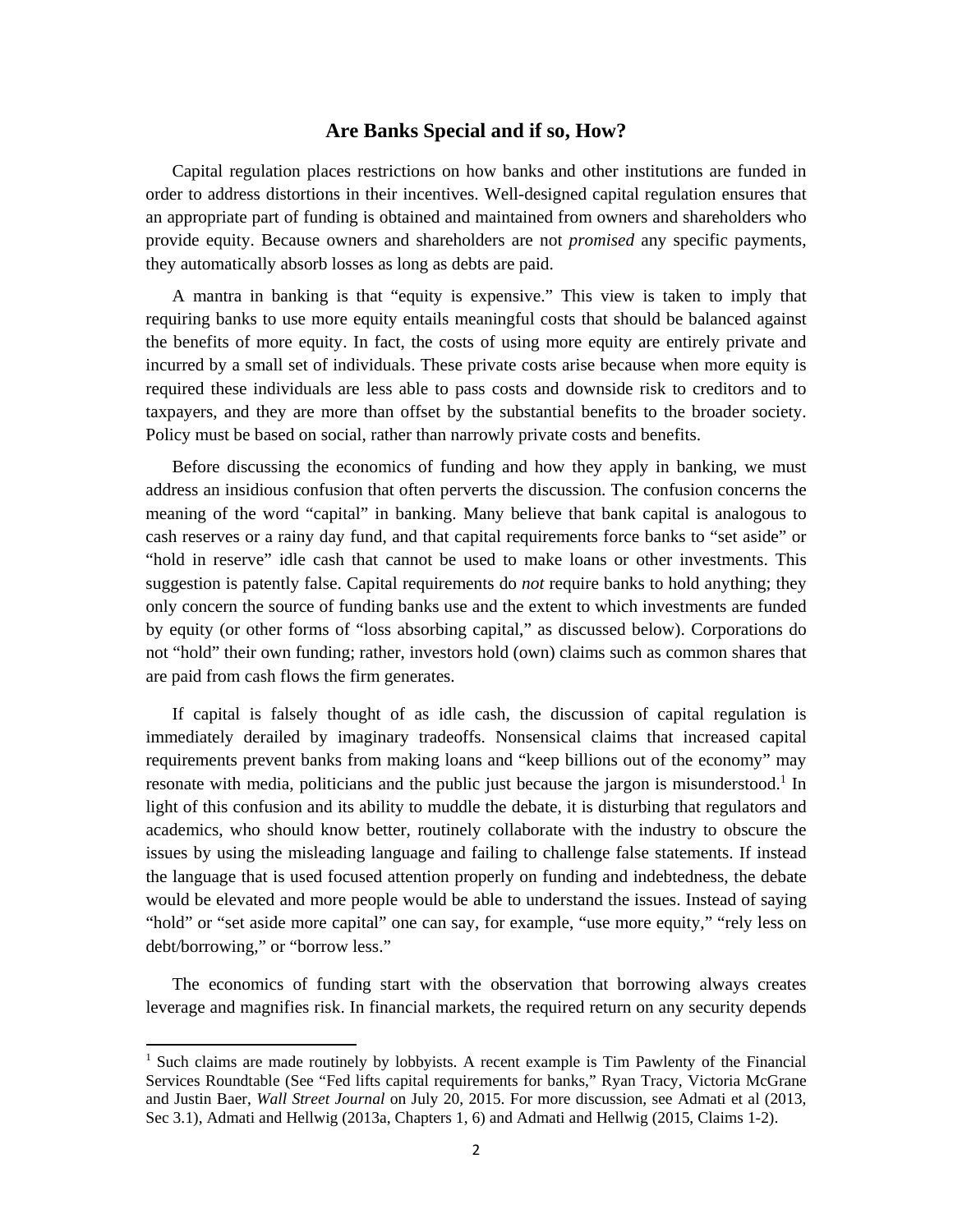on risk because investors are risk averse. A seminal insight, made in 1958 by Franco Modigliani and Merton Miller and taught in basic courses in finance, is that rearranging risk among different investors does not *by itself* change the overall funding costs of a corporation.

Are banks so special that this basic principle and everything else we know about the economics of funding do not apply to them?2 One way banks are special is that some of their funding comes from depositors, who accept lower returns in exchange for services such as ATMs. To the extent that deposits involve provision of these services, deposits are a bit different than other debts, but the logic of Modigliani and Miller and much of what we know about funding still apply to banks and particularly to their funding with equity and borrowing in wholesale markets. In those markets banks interact with the same investors who provide funds to businesses and corporations and who value securities in the context of portfolios using the same criteria for all investments.<sup>3</sup>

Importantly, like all other firms, banks have owners or shareholders who have some discretion about the mix of debt and equity used to fund the banks' assets. And like other firms, banks are more likely to become distressed or insolvent when they are highly indebted and take risks in their investments. The distortions and inefficiencies brought about by distress and insolvency are particularly relevant for banks, as discussed below.

The funding mix of non-financial corporations is rarely regulated. Companies can rely on any amount of debt funding if they find willing lenders to provide this funding. Despite the tax advantage of debt over equity for corporations, and without any regulation, most healthy corporations maintain significant equity levels, and some borrow very little. It is rare for corporations to maintain on a regular basis less than 30 percent equity relative to their total assets. Retained earnings are a popular source as of internally-generated equity funding. Many successful companies grow and thrive by routinely using their profits to make additional investments without taking on more debt.

Banks*,* like other companies, *can* retain their profits or sell additional shares to investors, which would enable more loans and investments. Yet banks often choose to make payouts (such as dividends) to their shareholders and continue to borrow even while their equity levels might be 5 percent or even less relative to their assets.4

Because they operate with little equity and their assets are often opaque and difficult to value, banks are fragile. Even small losses can raise concerns about their insolvency. If depositors or short-term creditors are concerned they might not be paid, the result can be a

<sup>&</sup>lt;sup>2</sup> This question is addressed in Admati et al (2013, 2015), Admati and Hellwig (2013a, Chapters 4 and 7-10, 2014), Pfleiderer (2015), and Kay (2015).

<sup>&</sup>lt;sup>3</sup> In some of the academic literature on banking, the statement "MM does not apply to banks" is used to postulate frictions that, under the assumptions of the models, might be addressed by borrowing, while conveniently ignoring the enormous frictions and collateral damage on the system that borrowing creates. See Admati and Hellwig (2013a, Chapters 3, 6, 8 and 9, 2013b), and Pfleiderer (2014, 2015).

<sup>&</sup>lt;sup>4</sup> These ratios may depend on accounting convention and they might be poor measurements of indebtedness or solvency. The so-called distance to default depend on the market value of the assets relative to the amount it would take to settle all the debt.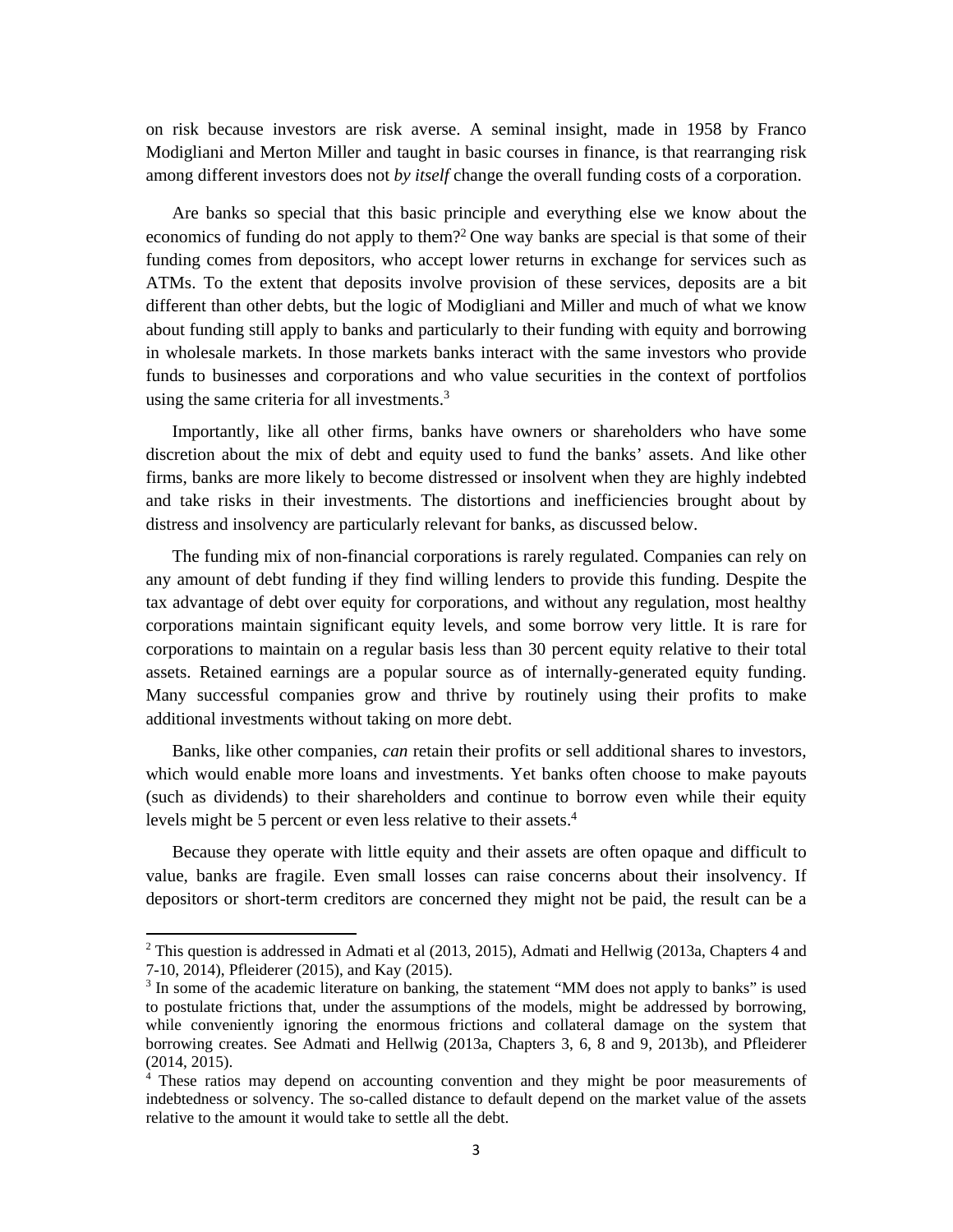run, even if the bank is still solvent. Because banks provide essential services, the collateral harm of their default and failure can be large. If many banks fail or become distressed at the same time, the economy as a whole is disrupted and harmed.<sup>5</sup>

Does the business of banking imply that banks must be heavily indebted and use very little equity? Must we, as a society, tolerate this fragility in order to obtain the benefits banks provide? The answer is a resounding *No.* Nothing about the business of banking makes it essential or beneficial for banks to operate with the very low equity levels they choose to maintain. To the contrary, banks are better and more consistently able to make all worthy loans at appropriate prices and their ability to provide reliable liquidity to depositors and other creditors would be *enhanced* if they were safer by using more equity. A safer bank would be less likely to experience liquidity problems or runs, and because it is more likely to be solvent when experiencing a liquidity problem, the central bank will be better positioned to serve as a lender of last resort.

Why then do banks persist in having such high leverage and why do bankers fight furiously against regulations that would force them to use more equity? To answer these questions, it is useful to consider why nonbanks do not borrow more even though using more debt funding can save on their taxes. A key reason is that borrowing has a dark side.

First, high levels of debt can lead to financial distress and bankruptcy, which in turn create delays, legal costs, and disruptions that deplete the remaining assets of the firm. Second, and more important, borrowing creates fundamental conflicts of interest between borrowers and lenders regarding subsequent investment and funding decisions. The conflicts arise because borrowers benefit fully from the upside of any risk taken while they share the downside risk with creditors. Because of these conflicts of interest, decisions made by the managers and shareholders of an indebted corporation may harm creditors and reduce the combined total value of the firm to all investors. Specifically, decisions on behalf of shareholders when debt is in place reflect a bias in favor of riskier investments and additional borrowing and against relatively safe investments with insufficient upside and any reduction of leverage.

Anticipating the costs of bankruptcy and the potential distortions to decisions made against their interest, lenders typically try to protect themselves by increasing the interest rate they charge, and they may attach restrictive conditions to debt contracts to constrain shareholders' subsequent actions. Debt covenants, however, cannot cover all contingencies and, because they may restrict the flexibility of the firm to take advantage of beneficial opportunities, may be renegotiated later. Covenants are also costly to enforce, particularly if creditors are dispersed and face a free-rider problem in pursuing them. As a result, heavy borrowing becomes expensive and unattractive for many companies despite the tax advantage of debt. The problem is particularly intense for banks because they are so highly indebted already.

Admati et al. (2015) explore the implications of borrower-creditor conflicts on corporate

<sup>&</sup>lt;sup>5</sup> See Admati and Hellwig (2013a, Chapter 5) for a discussion of contagion effects in banking.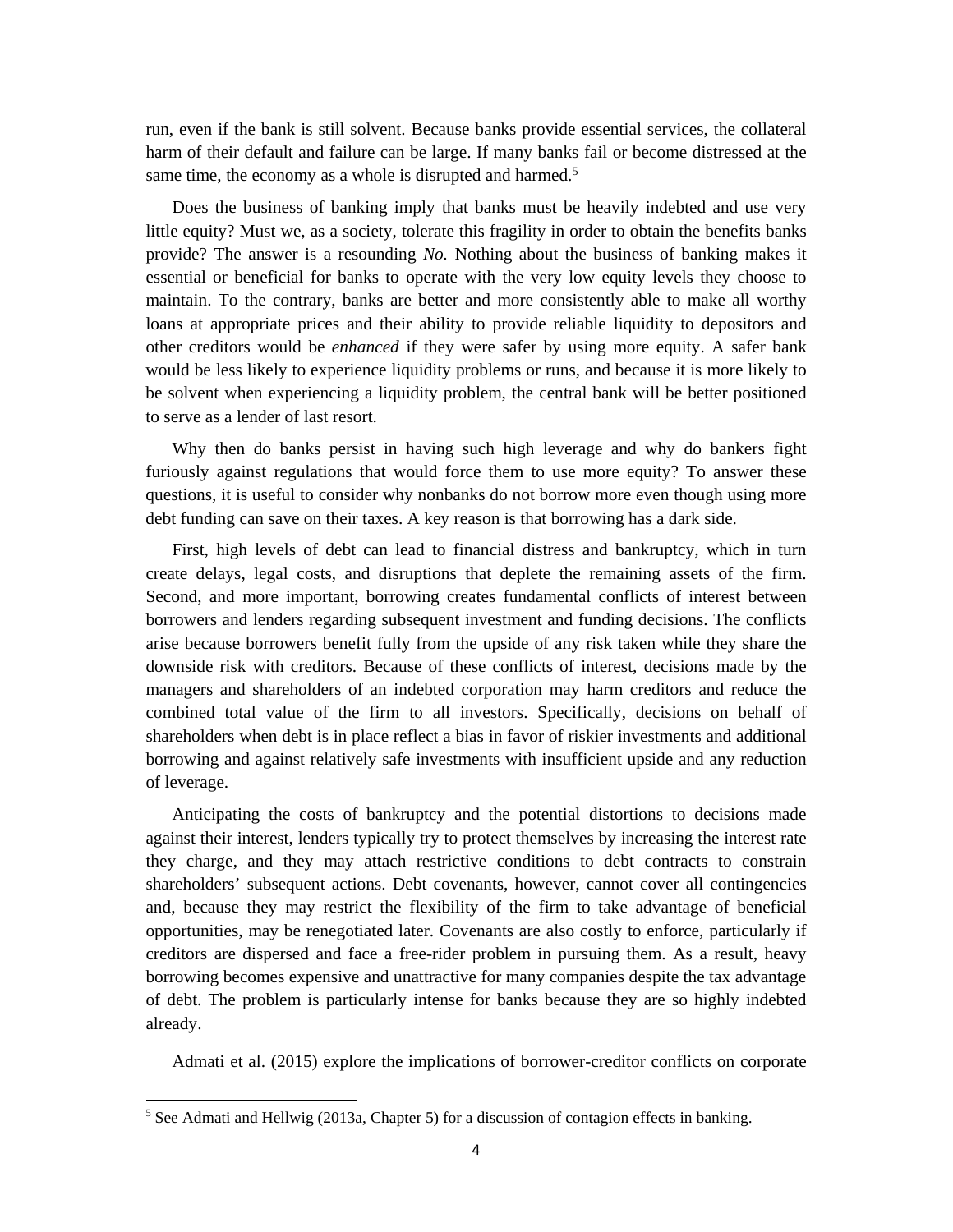funding. We show that these conflicts of interest create a *leverage ratchet effect* that can have profound impact on the dynamics of corporate leverage. Borrowing and indebtedness can become addictive, excessive and irreversible, because shareholders avoid actions to reduce the amount of debt and increase the equity such that they take on downside risk that would otherwise be borne by creditors. Shareholders may, however, increase leverage to benefit themselves.

The leverage ratchet effect is particularly relevant for banks, because part of banks' business involves taking deposits, which involves borrowing.<sup>6</sup> Once debt is in place and the conflicts of interest take hold, bankers prefer to increase leverage and "economize" on equity. If deposits are explicitly or implicitly insured, bankers have little reason to worry about depositors withdrawing funding en masse. Importantly, insured depositors do not generally monitor banks' activities and do not put in place constraints on the risks or additional borrowing that banks take, on the payouts banks make to their managers and shareholders. Since deposits are not secured by collateral, banks can use assets purchased with deposits as collateral to obtain more debt funding from investors under attractive terms.<sup>7</sup>

Thus, bank creditors fail to counter properly the intense leverage ratchet effect that accompanies heavy borrowing, and without regulations, the resulting inefficiencies of distress or insolvency can persist for extended periods of time. As long as the bank meets its commitments and its creditors feel safe, the creditors may not notice if the bank becomes distressed through losses or additional borrowing, or even if it becomes insolvent. The addiction to borrowing in banking thus is tolerated, enabled and encouraged by the passivity of their creditors and by guarantees and subsidies.

The unusual passivity of depositors as creditors can cause bankers to forget that deposits are part of the banks' debts. For example, in criticizing rules that would force banks to issue long term debt that might absorb losses, John Stumpf, CEO of Wells Fargo Bank, made the nonsensical claim that because his bank has a lot of retail deposits, it does not have a lot of debt. Mr. Stumpf was also quoted in the same context saying "The last thing I need is debt."<sup>8</sup> The story title referred to Wells Fargo Bank as "debt averse."

In criticizing proposals for long term debt, Mr. Stumf did not advocate for more equity, and his bank remains heavily indebted. If Wells Fargo Bank was actually "debt averse," it could reduce its indebtedness by retaining its profits or selling new shares. Mr. Stumpf's

<sup>&</sup>lt;sup>6</sup> It is sometimes argued that debt helps resolve governance problems between managers and shareholders. These considerations, however, do not apply to the funding considerations of banks that are the main focus of this chapter. For discussions of debt as a "disciplining" device for managers, see Admati et al (2013, Section 5) and Admati and Hellwig (2013b), which represents an "omitted chapter" from Admati and Hellwig (2013a).

<sup>&</sup>lt;sup>7</sup> In the case of repo and derivatives, there is a also a bankruptcy exemption that further reassures creditors and lowers their concern with the overall risk, thus adding fragility. See, for example, Skeel and Jackson (2012). Brunnermeier and Ohemke (2013) discuss the shortening of maturity as another distortion in funding that is due to conflicts of interest and relevant in banking.

<sup>8</sup> The first quote is from "Wells Chief Warns Fed Over Debt Proposal," Tom Braithwaite, *Financial Times*, June 2, 2013. The second from "Fed Disaster Plan is a Bitter Pill for Debt-Averse Wells Fargo," Jesse Hamilton and Ian Katz, Bloomberg, October 30, 2015.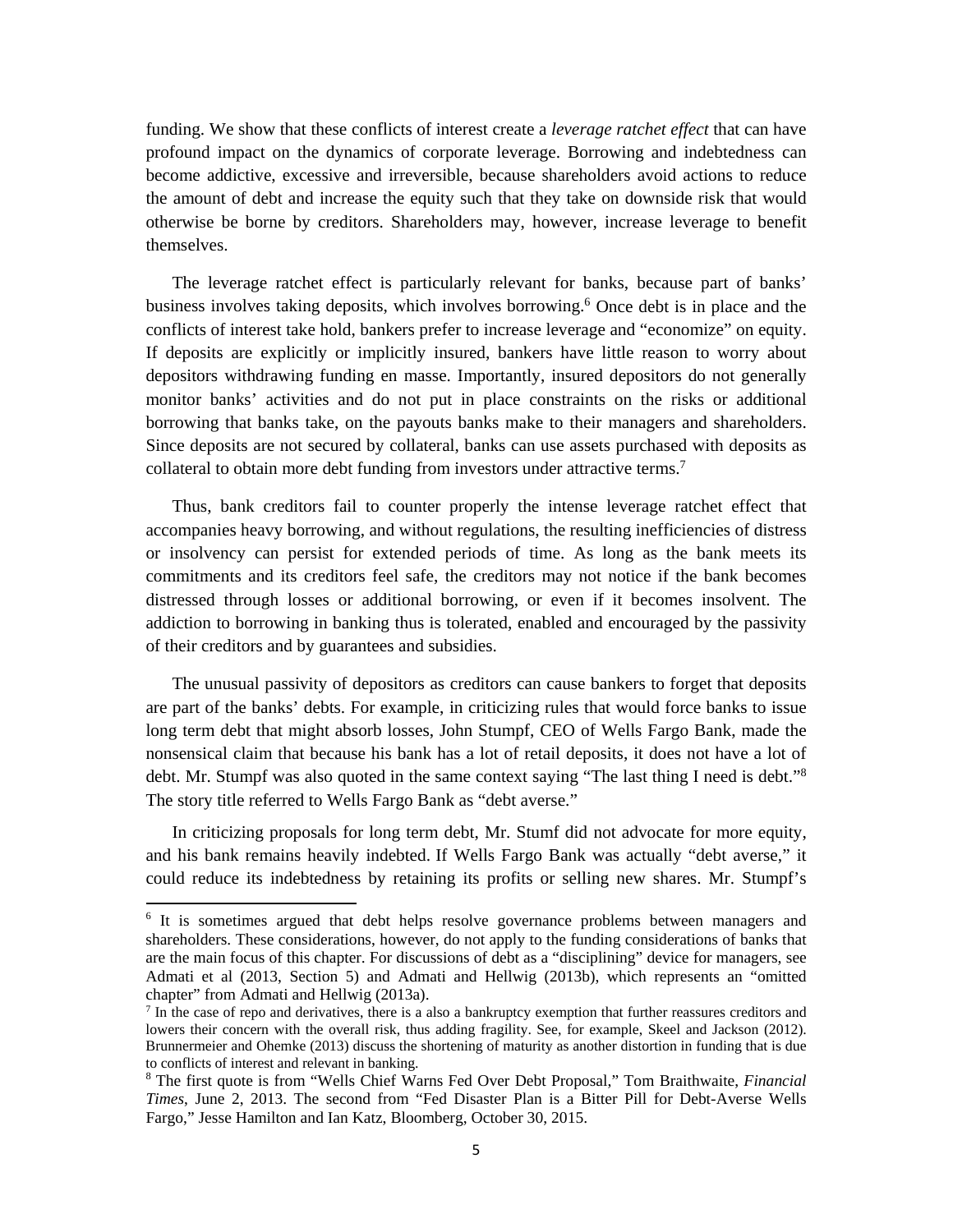objection to issuing long-term debt likely stems from the fact that, unlike insured depositors, investors who might suffer losses, even if this event is highly unlikely, are concerned with the risk of investing in Wells Fargo Bank, and might find the bank's financial disclosures poor.

Equity investors would be even harsher with Wells Fargo Bank and similarly large and complex banks given their complexity and poor disclosures. An investigative report that examined the financial statements of Wells Fargo Bank, which is less active in derivatives than other large institutions but has extensive off-balance-sheet exposures quotes many investors and accounting experts stating that the large banks are so opaque that they are "uninvestible."9 Andrew Haldane of the Bank of England has also pointed to the opacity and complexity of these institutions. <sup>10</sup> If regulations forced more equity funding, appropriate valuations based on true value creation and fewer subsidies and better disclosures would restore market discipline that is currently missing.

In summary, banks borrow too much and resist using more equity because their managers and shareholders have strong incentives to do so. These incentives include the already-high leverage in banking and the guarantees and subsidies that feeds and rewards their strong "addiction" and which enable leverage to ratchet up.<sup>11</sup> Because the result of this leverage ratchet is that costs and downside risks are simply shifted to others while making the financial system fragile and creating further distortions, from society's perspective, and contrary to the mantra "equity is expensive," it is having *too little* equity in banking that is expensive and highly inefficient. This situation can be corrected only by effective regulations. Unfortunately, the regulations we have are entirely inadequate and their design adds further distortions.

#### **A Critique of Capital Regulation Based on Basel III**

The Basel III accord agreed upon in 2010 and being implemented, with some variations, around the world, recommends a modest increase in capital requirements relative to Basel II. Although it strengthens some definitions and rules, Basel III still allows equity levels to be much too low, and it maintains an approach where capital requirements are stated relative to risk-weighted assets (RWA). Among other things the regulation establishes a "conservation buffer." Banks have to rebuild their buffers by avoiding payouts to shareholders and bonuses if their equity falls below 7 percent of RWA, and more interventions take place if the ratio

<sup>&</sup>lt;sup>9</sup> "What's Inside America's Banks" Jesse Eisinger and Frank Partnoy, *The Atlantic*, January 2013. On the huge complexity of the structure of the largest banks, see Blundel-Wignal et al (2009), Advisory Scientific committee (2014) and Carmassi and Herring (2014)

<sup>&</sup>lt;sup>10</sup> See "We Should Go Further Unbundling Banks," Andrew Haldane, Financial Times, October 2, 2012. Kerr (2011) shows how banks can artificially inflate reported profits and capital levels and mislead investors and regulators. There has been no meaningful change in this situation. Accounting properly for risk in derivatives markets and exposures off balance sheet remain major challenges to investors and regulators.

<sup>&</sup>lt;sup>11</sup> Admati and Hellwig (2013a, Chapters 7-10), Admati et al (2013, 2015) and Kay (2015) discuss the incentives in more detail. On distinctions among shareholders, see "The Great Bank Escape," Anat Admati, Project Syndicate, December 31, 2012.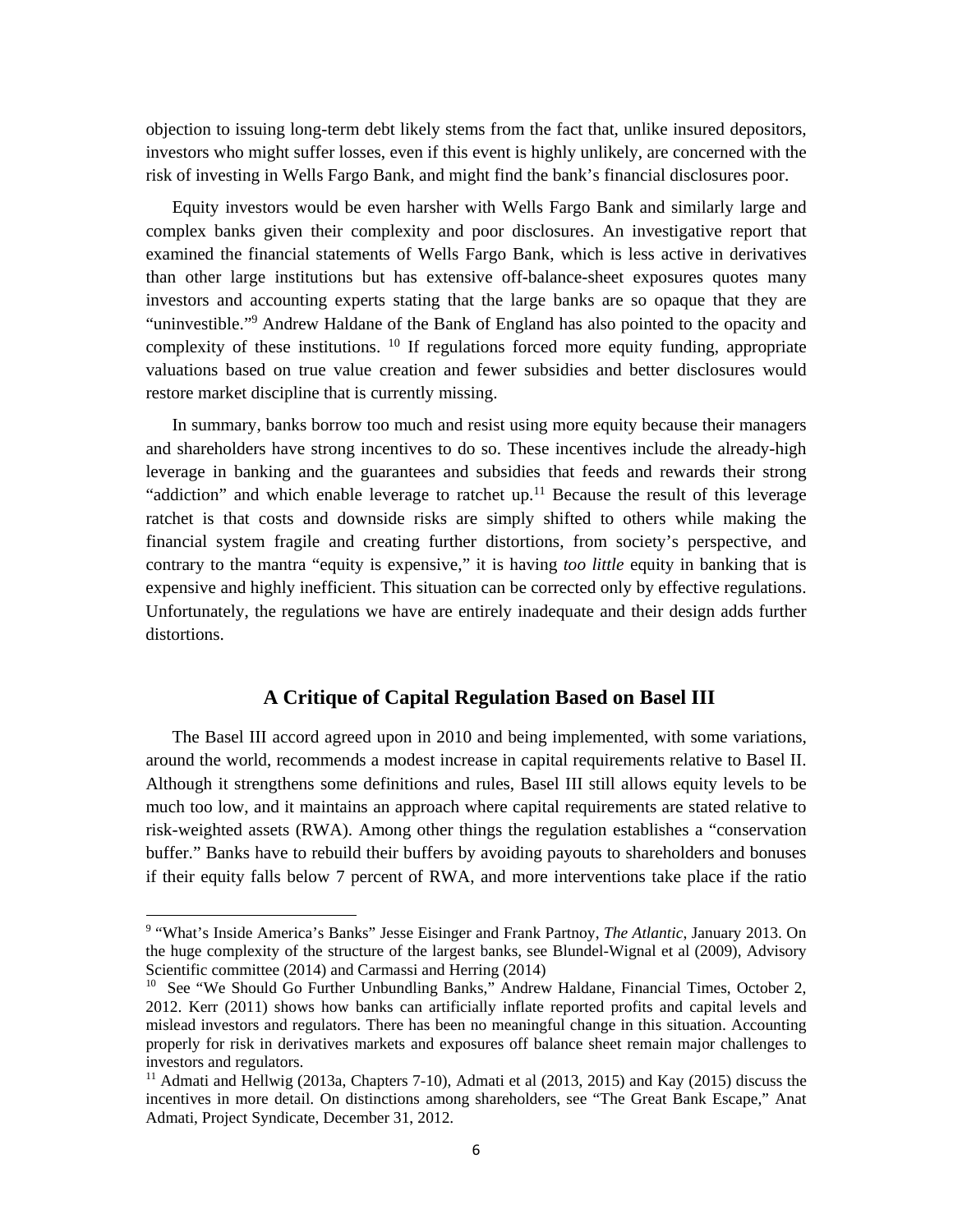falls to 4.5 percent. The new leverage ratio introduced in Basel III requires that equity be at least 3 percent of total assets, allowing assets to be more than 30 times larger than equity as measured by book value.

Banks designated as globally systemic institutions are required to have up to 2.5 percent additional equity relative to RWA and, in addition, a recent proposal by the Financial Stability Board agreed upon by G20 leaders in 2015 adds a requirement for banks to use long term debt called TLAC (Total Loss Absorbency Capacity) that is supposed to absorb losses and in some situations.

It is important to note that regulatory capital ratios are based primarily on accounting conventions that can be quite arbitrary and vary by jurisdictions. Balance sheet disclosures tend to obscure significant exposures to risk, allowing much risk to lurk "off balance sheet," and to manipulate the disclosures, particularly since auditors are subject to their own conflicts of interest and are unlikely to challenge managers.12

Regulatory capital ratios, especially those based on risk weights, can therefore give misleading reassurances. Through the financial crisis of 2007-2009, these ratios still appeared strong even as banks were failing and receiving bailouts and supports. The intense lobbying by banks against any increase in required equity only reinforces the view that the requirements are entirely inadequate.

In addition to the problems related to accounting measures, there are three key flaws in capital regulations based on the Basel III accord. (See Admati and Hellwig (2013a, Chapter 11) for a more detailed discussion.)

- 1. Required equity levels are much too low.
- 2. The use of complex manipulable risk weights that ignore some risks exacerbates systemic risk and distorts incentives, particularly because equity levels are so low.
- 3. Debt-like securities are used in the regulations although they are complex, unreliable, and entirely dominated by equity.

#### **Dangerously Low Equity Levels**

Bankers and policymakers claim that Basel III capital requirements are much improved, citing the fact that they are "multiples" of those specified under Basel II. The requirements are actually very modest in absolute terms. Multiplying a small number such as 2 percent equity to risk weighted assets in Basel II by a factor of 2, 3 or even more does not result in a large number. The 3 percent "leverage ratio" of equity to total value is outrageously low.

 $12$  Huizinga and Laeven (2012) show that distressed banks are prone to manipulating their financial statements. Kerr (2011) explains how banks can manipulate reported profits and regulatory capital. On conflicts of interest in auditing firms, see, e.g., Shah (2015). On this and related governance issues, see, e.g., "Investigate KPMG's audit of HBOS, urges Tyrie," Tim Wallace, *Telegraph*, December 14, 2015.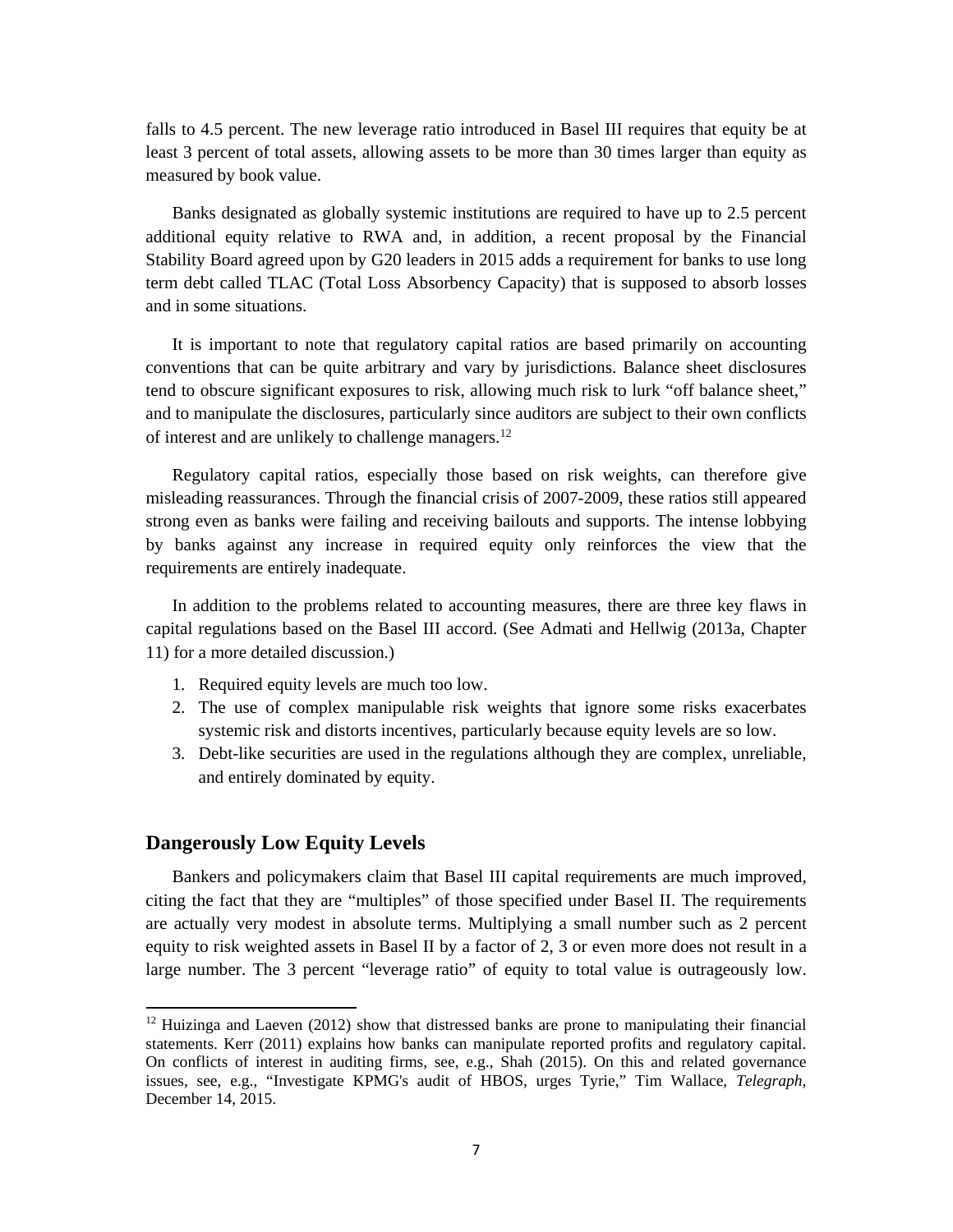Whereas some countries such as US have adopted higher leverage ratios (5 percent for bank holding companies and 6 percent for deposit-taking banks), the levels are still too low. (Much of the regulation uses risk weighted assets as denominator. As discussed below this approach is highly problematic.)

Increasing equity requirements substantially brings about numerous benefits beyond increasing loss absorption capacity that allows banks to continue making loans after incurring losses without needing support. With more equity, liquidity problems, runs and all forms of contagion are less likely. Moreover, any loss in the value of the assets is a smaller fraction of the equity, thus fewer assets must be sold under distressed conditions to "delever." Better yet, distortions in banks' lending and funding decisions due to overhanging debt are alleviated. As another bonus, more equity is the best way to reduce the implicit guarantees subsidy that distorts markets and rewards recklessness.<sup>13</sup>

All the studies I am aware of that claim to provide scientific guidelines for the design of capital regulations have fundamental flaws that render their conclusions meaningless. The estimates they provide for costs and benefits of specific capital ratios are based on many inappropriate assumptions. None of the models captures properly the relevant costs and benefits and none provides meaningful estimates that should guide policy.

A recent paper produced in the Bank of England, Brooke et al (2015) cites earlier flawed studies and provides its own set of flawed estimates. For example, the benefit of higher capital requirements are only described in terms of crisis prevention, ignoring all the other benefits discussed above, including the fact that more equity reduces the externalities associated with intense asset sales in distress. The authors presume falsely that all lending is valuable and neglect the fact that bad loans are wasteful and too much risky lending can put banks operating with little equity at risk of insolvency, which can create disruptions and reduce lending even if there is no crisis or if losses are absorbed by investors. As recent experience illustrated, credit and growth suffer when banks have *too little* equity. Credit cycles and distortions are evidence of unhealthy financial instability that better laws and regulation can and should contain.

The analysis of the costs of higher equity requirements in Brooke (2015) is fundamentally flawed because it fails to make the critical distinction between private and social cost; the authors provide no coherent model for how any *social* costs would come about. The stated policy regarding "too big to fail" institutions is to eliminate bailouts. Current efforts focus on loss-absorbing debt are said to achieve this objective, but, as discussed below, the arrangement presumes a willingness to let banks go into resolution, which is not credible in a crisis. With equity, this problem does not arise. Equity is the simplest, most reliable and most beneficial way to reduce those subsidies while also enhancing the health and safety of the

<sup>&</sup>lt;sup>13</sup> Admati et al. (2013, Section 2) and Admati and Hellwig (2013a, Chapters 6 and 13) discuss the benefits of higher equity requirements in some detail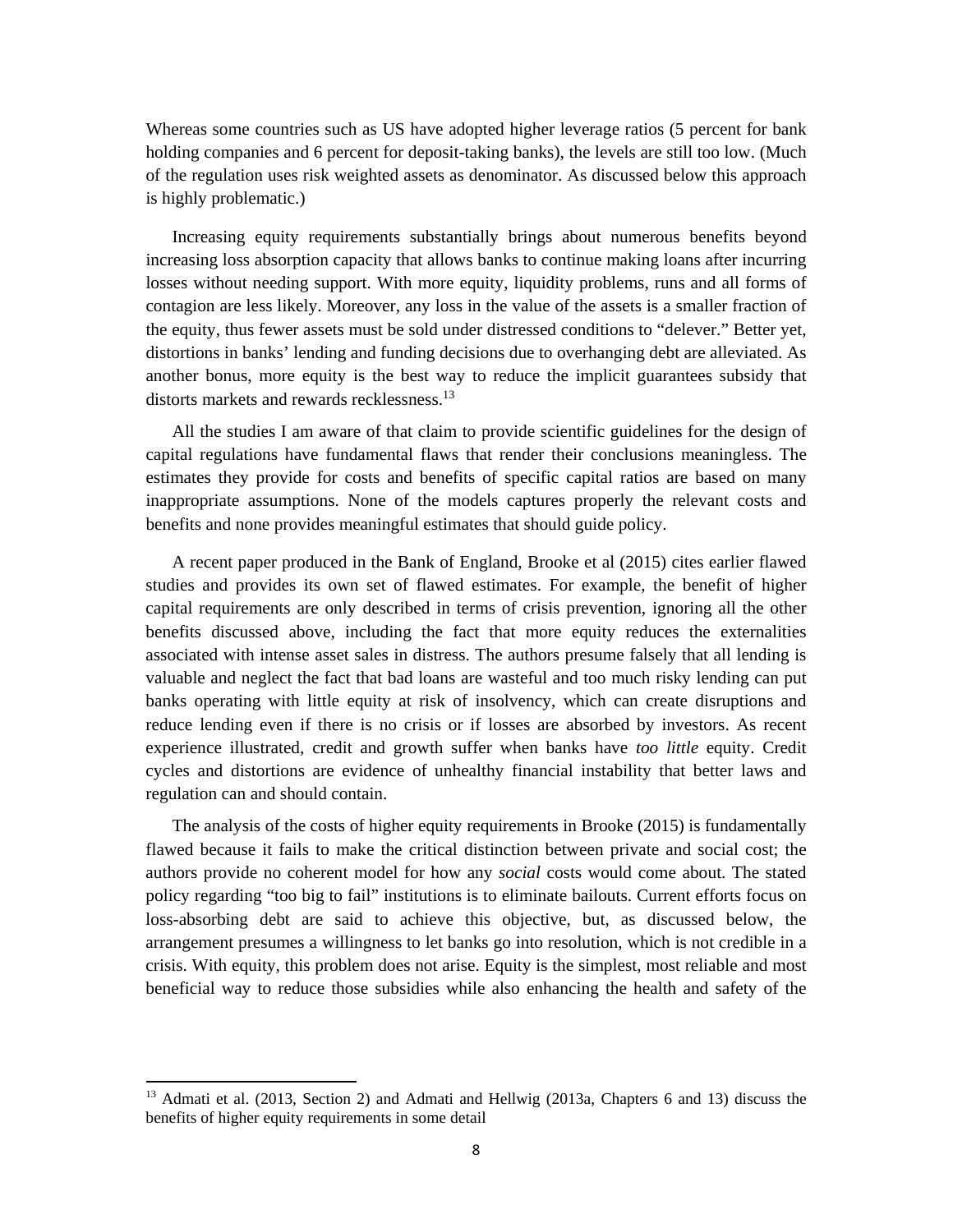system.<sup>14</sup>

The disturbing fact that debt funding is subsidized and equity is penalized through the tax code is also not discussed in Brooke (2015), but it is relevant. There is no economic rationale for the tax subsidies of debt broadly given to corporations. The *Economist* magazine (in May 15, 2015) called this subsidy "a vast distortion in the world economy." Having a tax code that encourages excessive and harmful indebtedness in banking, which only exacerbates the intense leverage ratchet effect and the impact of explicit and implicit guarantees, is perverse. The tax code must be changed, neutralized or ignored for the discussion of capital regulation. Even if banks pay more taxes, there is no cost to society because taxes are to be used by governments on behalf of the public. 15

When banks have high levels of debt and little equity, the leverage ratchet effect is intense and as a result the choices they make in response to requirements specified in capital *ratios* might entail unintended consequences such as reduction in lending or selling assets in ways that exacerbate price declines for others. To avoid such problems, especially in transition to higher requirements, regulators must instruct banks to raise specific *amounts* of equity through retained earnings and new issuance. Inability to raise equity must raise concerns about the institution's health. Insolvent banks are dysfunctional and dangerous; they must be dealt with promptly. These issues are discussed in Admati and Hellwig (2013a, Chapter 11) and explored in more depth in Admati et al (2015, Sections 5-6).

How much equity should banks have? Historically, equity levels in banking were much higher than they are today. As partnerships in the  $19<sup>th</sup>$  century, for example, banks' equity often accounted for 50 percent of their assets, and bank owners had unlimited liability, so owners' assets could be used to pay depositors. Equity levels in banking were commonly 20 or 30 percent of total assets early in the  $20<sup>th</sup>$  century, and owners had double, triple or unlimited liability in the US until after the deposit insurance was established.<sup>16</sup>

Admati and Hellwig (2013a) propose that equity requirements be set at 30 percent of total assets and allowed to decline to 20 percent, maintaining a conservation buffer between 20 and 30 percent. Such levels are considered minimal for healthy companies outside banking. They are common for hedge funds and, as noted above, were prevalent in banking before safety nets were put in place. It is important to note that the meaning of any number depends critically on how the ratio is defined and measured and on how assets are valued, which is extremely challenging. One thorny issue is accounting for derivatives and other off-balancesheet exposures. Another is asset classification, and whether regulators are able to build equity buffers in advance and intervene promptly as needed. The detail of the rules and how they are implemented are critical for their effectiveness. Supervisors play a critical role.

There are more flawed claims made in the discussion of capital regulation and about the

<sup>&</sup>lt;sup>14</sup> Implicit subsidies are discussed in detail in Admati and Hellwig (2013a, Chapter 9) and in Admati (2014). Admati et al (2013, Section 9) discusses capital regulation and lending.

<sup>&</sup>lt;sup>15</sup> On tax and other subsidies, see Admati et al (2013, Section 4). Admati and Hellwig (2013a, Chapters 6 and 9) and Admati (2014).

<sup>&</sup>lt;sup>16</sup> See Admati and Hellwig (2013a, Chapter 2) and references there, as well as Turner (2014).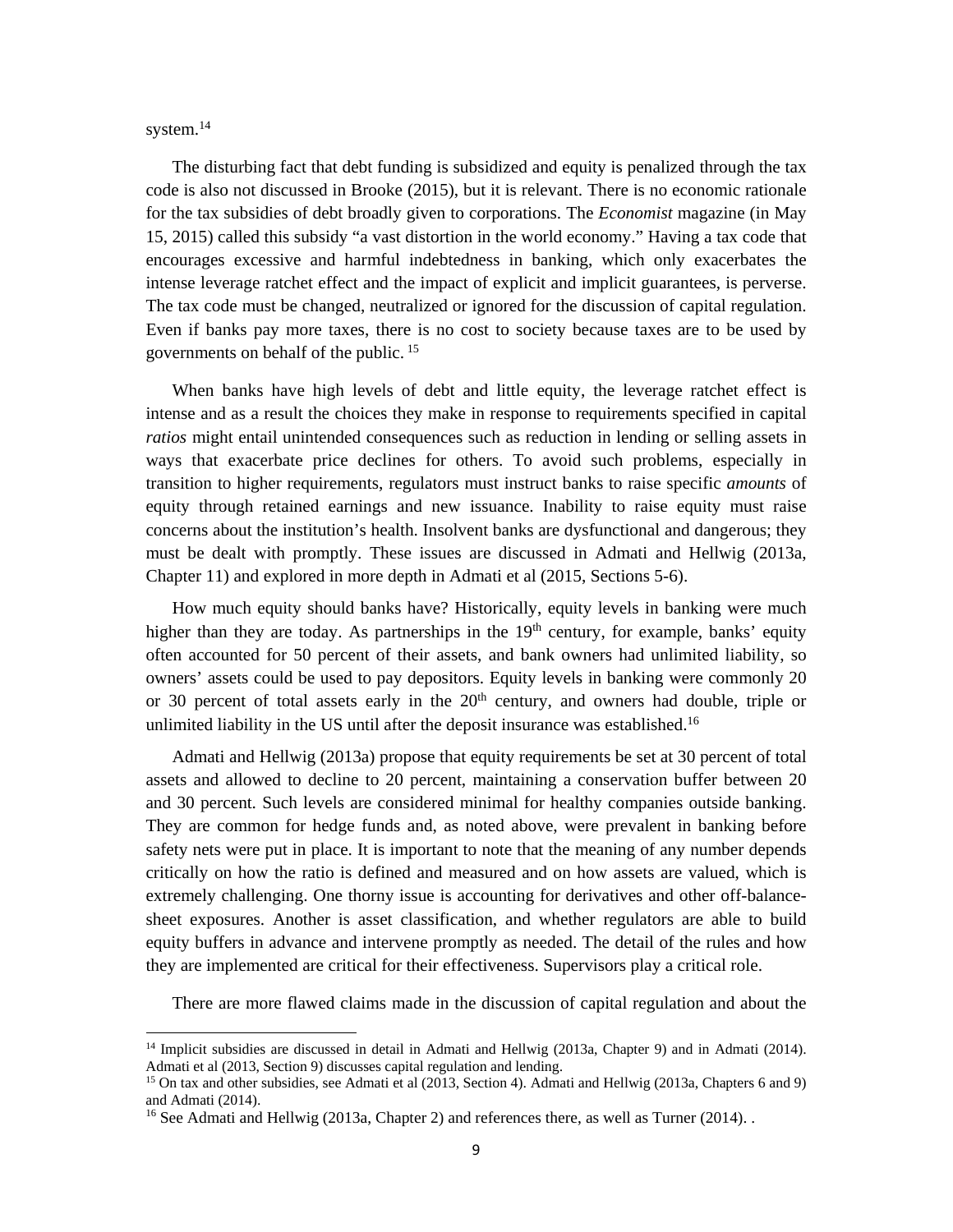specialness of banks. A few are taken later in this essay; others are discussed in writings such as Admati and Hellwig (2013a, b, 2015) and Kay (2015).

## **Highly Problematic Risk Weighting System**

Capital regulations under the 2004 Basel II accord were based on a complex way to calibrate regulatory ratios to risk. They did this by attaching a "risk weight" to each asset and defining the denominator of the capital ratio as the sum of these "risk-weighted" assets. This approach was maintained and only tweaked under Basel III. It is abundantly clear that the system of risk weights used in Basel II did an extremely poor job of assessing how high capital requirements should be. In the period leading up to the crisis, banks had strong incentives to create and invest in highly-rated securities, particularly if the securities were rated AAA, because such securities had a zero risk weight and did not require any equity funding.

Risk weights introduce distortions in multiple ways.

- (i) They allow the use of internal models that often ignore tail risk, thus encourage concentrated tail risks and increase systemic risk;
- (ii) The use of banks' internal models allows manipulation of the requirements in order to increase leverage and risk.
- (iii) Risk weights distort bank lending, often away from business lending and towards government lending and other investments. A recent example is the excessive lending of private banks in Europe to the Greek government in 2001-2010. Such lending received zero risk weight and thus the risk was ignored.

Combined with extremely low equity levels, the complex risk weights system provides banks many ways to ratchet up leverage and increase systemic risk while satisfying the requirements.17 A crude leverage ratio, *at levels significantly higher than any of the levels implemented today*, can go a long way towards making sure that risks taken in banking are borne by investors and not by taxpayers. If a system of risk adjustments is used, it is particularly important that no assets that may entail risk, even when risk is deemed small by banks or rating agencies, receives zero or near zero risk weight. Risk weights should only be used to increase equity requirements when opacity makes any risk estimation difficult. The point of equity requirements is to prepare for the "unknown unknowns." Having "too much" equity must not be a concern in the foreseeable future.

## **Poor Equity Substitutes**

Another flaw of existing capital regulations is that they try to "economize" on equity by requiring the largest banks to issue debt securities designated as "loss absorbing capital." The term that is used is TLAC (total loss absorbing capital), and the securities are meant to provide an alternative to bailouts by "bailing-in" some creditors. A related concept is

 $17$  Hellwig (2010), Admati and Hellwig (2013a), Bair (2012), and Haldane (2011, 2012) discuss the issues in some detail.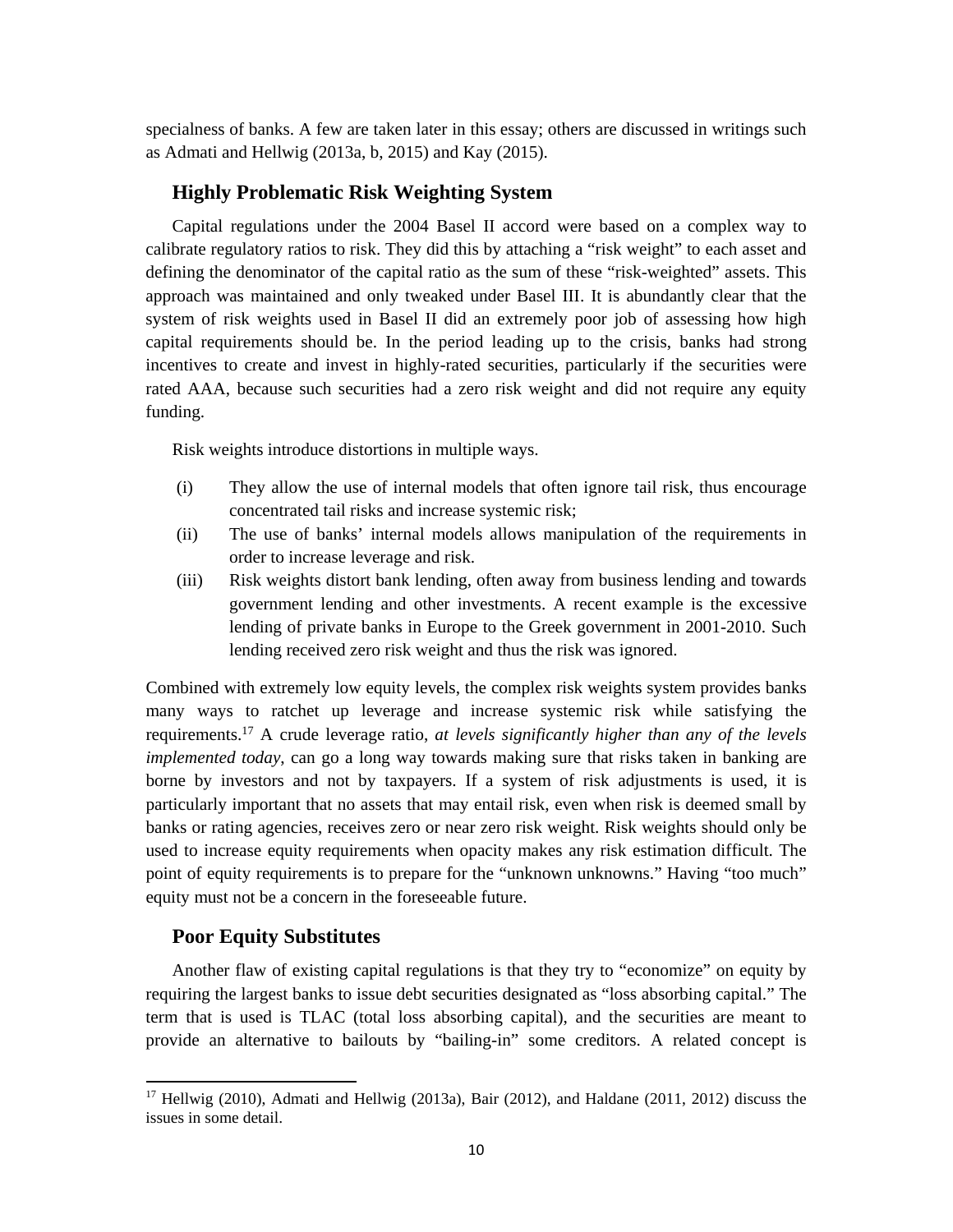contingent capital or cocos, which uses various trigger points to convert debt to equity. The idea behind these securities is to create mechanisms other than bankruptcy and, in the case of TLAC closely related to resolution by regulators, which would impose loses on investors other than shareholders to avoid government bailouts.

In the past, the inclusion of debt as part of capital regulation has not worked. Tier 2 capital included only debt-like securities and even Tier 1 capital allowed many non-equity claims that were held by investors expecting specific returns. Yet, holders of such claims did not suffer losses even when banks ran into trouble and received government bailouts. Nevertheless and ignoring the lessons and the economic considerations, regulators claim that next time will be different.

Persaud (2014) rightly refers to bail-in securities as "fool's gold." It is unrealistic to expect that regulators will trigger recovery and resolution processes that are complex, costly and untested so that losses can be imposed on debt-like TLAC securities, and that they would be politically able to follow up with imposing losses on creditors or mandatory conversion to equity. This is particularly true if a potential crisis is looming, since pulling triggers and inflicting haircuts might have unpredictable consequences throughout the opaque financial system. A thorny issue concerns cross-border coordination of any resolution, which bail-in would be part of. The legal challenges are daunting.<sup>18</sup>

Since there is no sense in which more equity in banking is "expensive" from society's perspective, it is baffling that regulators devise such complex and unreliable securities when equity would accomplish the objective of absorbing losses more simply and reliably at no additional relevant cost. When risk is taken, losses must be absorbed by *someone*. Shareholders who are entitled to the upside and who absorb losses without the need to go through complex and costly triggers, are the most obvious candidates. Especially given the low levels of equity, the better approach would be to focus entirely on increasing equity levels.19 It makes no sense to plan for scenarios that would be costly and disruptive even in the best case when much more can be achieved by trying to *prevent* reaching those bad scenarios*.* Moreover, equity is already on the banks' balance sheet and often trades in well-developed and liquid market. None of this holds for the complex and untested alternatives. .

By far the most important approach to enhancing financial stability and increasing loss absorbing capacity is a dramatic increase in equity requirements for banks and other financial institutions. Genuine, reliable, credible and cost-effective loss absorption *cannot* be achieved by any of the other means. The use of debt securities instead of equity ignores both the lessons from past attempts and the economic considerations. This approach is misguided, poorly motivated, and fraught with problems; it represents a false hope.

 $<sup>18</sup>$  For more on the legal challenges associated with TLAC debt, the bail-in concept, and cross-border resolution,</sup> see, for example, Wilmarth (2015). In Europe, the implementation of a banking union with deposit insurance and resolution is mired in legal and political complications as of this writing.

<sup>&</sup>lt;sup>19</sup> Admati and Hellwig (2013a, pp. 187-88) and Admati et al (2013, Sec. 8) elaborate. Similar considerations apply to so-called contingent capital.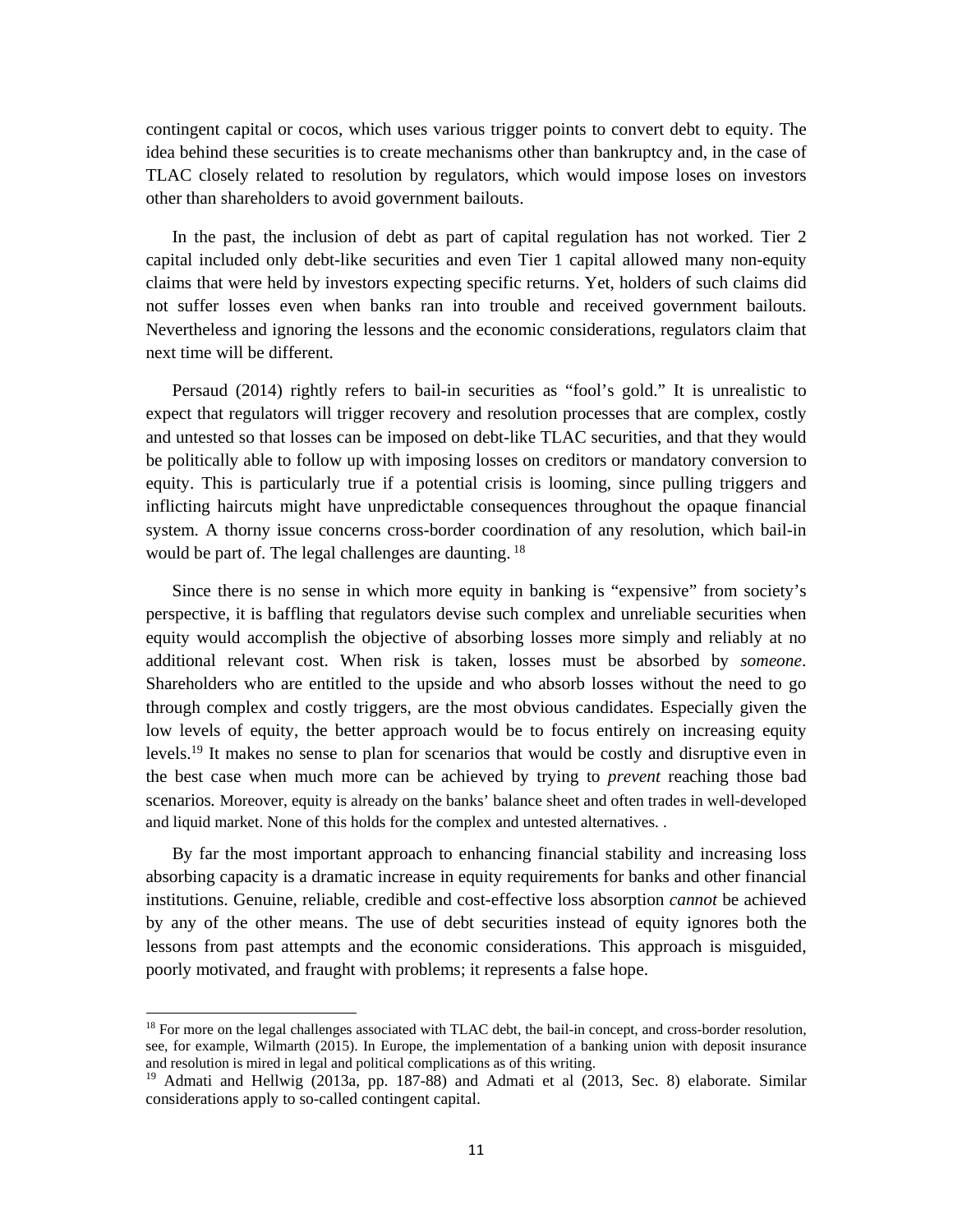#### **Is Equity Scarce for banks?**

A question often asked regarding proposals to increase equity requirements for banks dramatically is "where would all this 'new' equity come from?" The concern is misplaced. As explained in Admati et al (2013, Section 7), a change to the funding mix of banks, even a radical change, does not by itself interfere with any of the overall productive activities in the economy and does not involve any radical change in the way risks in the economy are held and shared. All that is involved is a certain "reshuffling" of financial claims.

Higher equity requirements help place risks where they should belong, namely with shareholders, for the purpose of aligning incentives and reducing distortions. Requiring more equity funding "privatizes" risks that are otherwise borne by governments and taxpayers. Once risks are privatized and conflicts of interest are reduced, undistorted markets can determine the appropriate allocation of resources and the size of individual banks and of the industry. Currently, markets fail because of the distortions of excessive leverage and subsidies and flawed regulation that further distorts incentives.

The easiest way to implement the transition to higher equity requirements is to ban payments to equity until banks are better capitalized. Avoiding cash payouts to shareholders, and even requiring that some executive compensation come in the form of new shares rather than cash, can build up equity buffers. It may also be useful for regulators to mandate specific amounts of equity issuance. Banks that cannot raise equity must be viewed as failing a basic market stress test. They may well be too opaque, insolvent, or too big and inefficient. Such institutions should not persist.

Instead of relying on market tests, regulators use annual stress tests to reassure themselves and the public that the banks are safe enough. The premise of the stress tests is the flawed notion that equity is scarce and expensive and that banks should have "just enough" of it. In fact, there is little harm and much benefit in more safety, and the stress tests give false reassurances. The tests rely on many of the same flawed measures used in capital regulations and on numerous unreliable and untested assumptions. 20

It is impossible to predict with any precision how an actual crisis, which may come from an unexpected direction, would play out in the highly interconnected system. The opacity of the system and the existence of many layers of intermediation make it difficult to assess true counterparty risk and the correlation between underlying macro risk and counterparty risk. Risks that are assumed to be transferred and dispersed may instead be concentrated elsewhere, as happened in the case of AIG. Hansen (2013) discusses the difficulty of estimating systemic risk with any precision, and Hellwig (2014) concludes that given the challenge of devising macroprudential regulations, ensuring significant equity buffer for banks must be a key approach to reducing systemic risk.

 $^{20}$  Dowd (2015) provides an extensive discussion of the weaknesses in stress tests.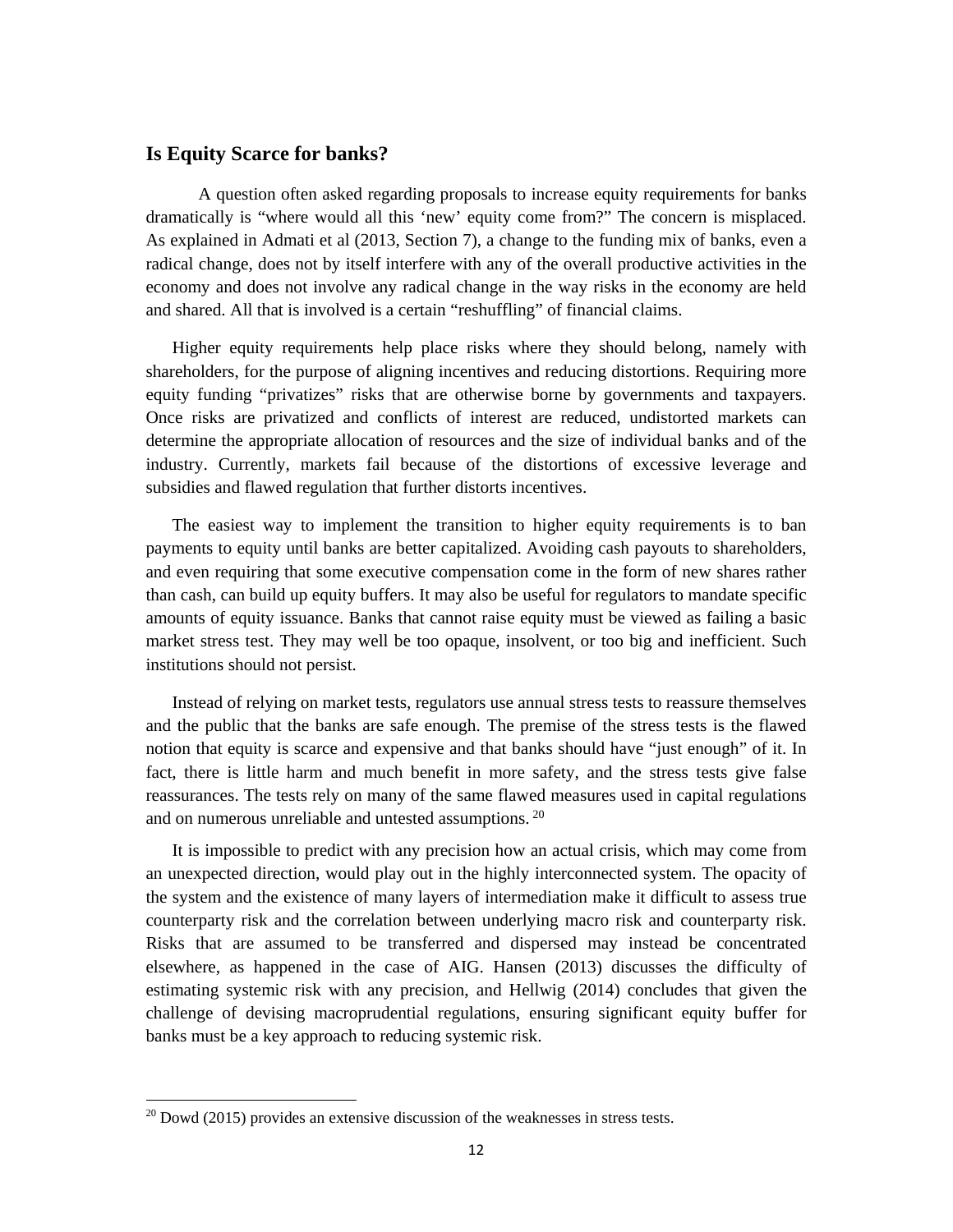## **Flawed Excuses**

A claim often made against increasing equity requirements is that it would force activities to move to the "shadow banking system." This argument is flawed. The shadow banking system actually grew as a direct result of the failed enforcement of previous (light) regulations. Regulated institutions were able to hide risk exposure from regulators in the shadow banking system, and they continue to do so.

The lesson is that we must do better at enforcing regulations. Tracing the exposures of the biggest institutions, which can be viewed as "shadow hedge funds" given their enormous scope and complexity would be an important start. Pillar 2 of the Basel agreement gives authority to supervisors to intervene in imprudent practices, and they must use this authority to prevent blatant attempts at regulatory arbitrage. If effective enforcement is deemed impossible, maybe radical solutions, such as those proposed in McMilan (2014), should be considered.

Another argument against higher equity requirements is that the requirements must be coordinated internationally to maintain a "level playing field," or that it is a policy priority to help "our" banks succeed in global competition. Such flawed policy concerns explicitly interfere with financial stability, as admitted in Brooke et al (2015). In fact, banks are in competition not only in markets for financial services but also in markets for inputs, including scarce talent. The people that they have drawn into the financial sector have not been available to other industries. Extolling the competitive success of the financial sector ignores the opportunity costs of these successes.

For the economy as a whole, the question is not whether banks are successful but where resources are most usefully employed. We usually rely on the market system to guide resources to their best uses. Absent distortions, a firm's ability to compete successfully in input and output markets is prima facie evidence that its use of the resources is economically desirable. But this assessment is unwarranted if market functioning is distorted by externalities and/or government taxes and subsidies.<sup>21</sup>

Policymakers must focus on protecting their citizens, not "their" banks. Implicit guarantees subsidies distort competition and impair the ability of the market system to provide proper allocation of resources. More generally, the economy may be putting too many resources into the financial sector. In that case, eliminating these distortions through higher equity requirements will improve the market system and enhance economic welfare, even as financial-sector activities are reduced. The global success of banks in Ireland, Iceland and Cyprus has brought disaster on their citizens, and nations with large banking sector should be particularly concerned with protecting their citizens from reckless, excessively leveraged banks.

 $21$  See Admati and Hellwig (2013a, Chapter 12) for more discussion.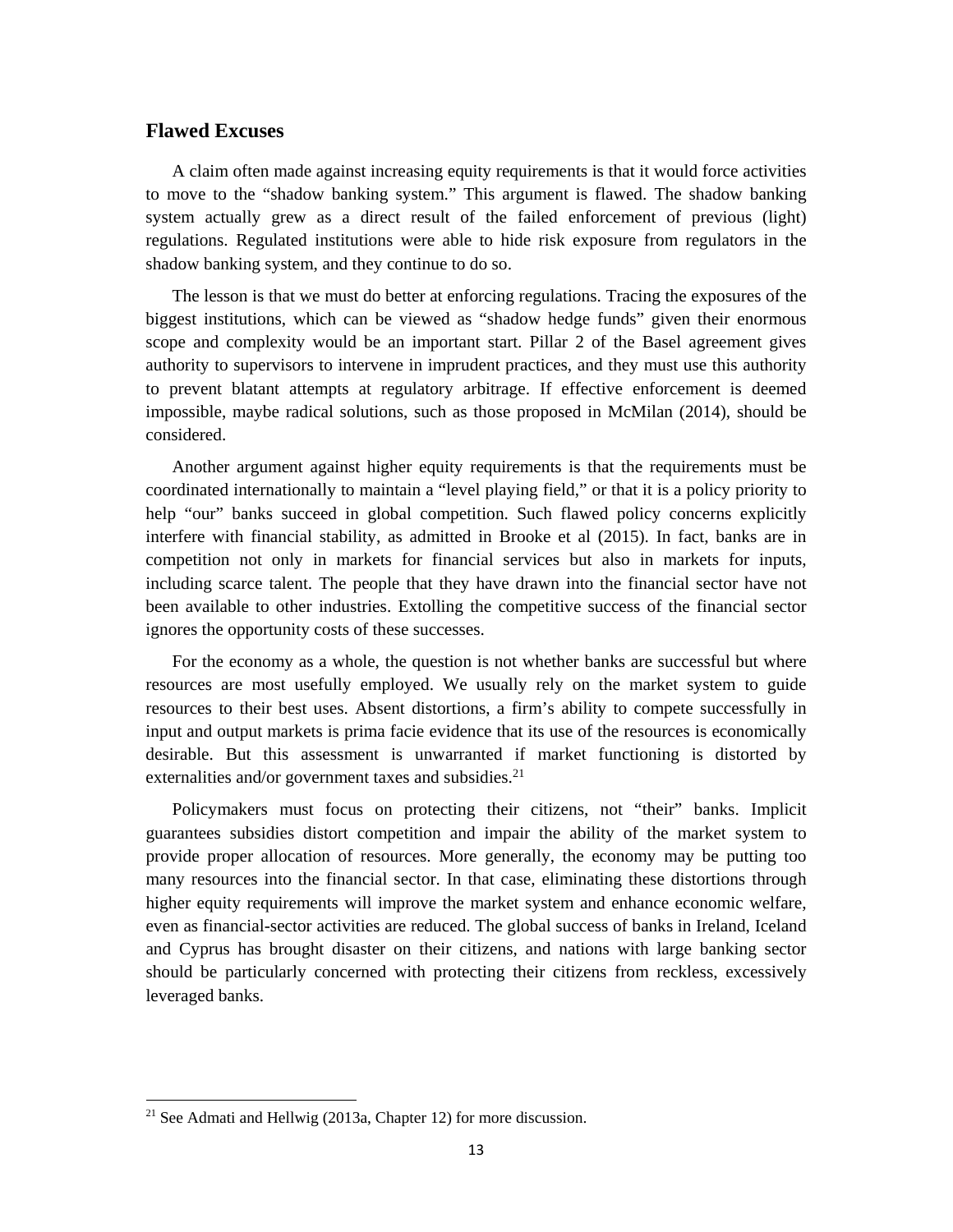## **Concluding Remarks**

Our fragile and unhealthy financial system would be much better able to support credit and growth if capital regulation were better designed and implemented. The view that equity levels in Basel III are much too low is shared by many. For example, in 2010 a short letter signed by twenty academics (Admati et al (2010)) pointed to the key flaws discussed here and urged more radical reform.<sup>22</sup> Hoenig (2013) [from FDIC] called Basel III "a wellmeaning illusion."

Despite the extremely strong case for requiring much more equity and for improving the design of the regulation, recent statements from regulators suggest that the debate over capital regulation is largely over, with virtually no major improvements over the flawed Basel III.<sup>23</sup> A story on December 1, 2015 with the headline "Bank of England draws the line on bank bashing" quotes Governor Mark Carney saying "there is no Basel IV." Bankers were of course quite pleased.24

Instead of questioning their assumptions, re-examining the issues, and acting in the public interest, policymakers and many others, including academics, have maintained flawed narratives and displayed willful blindness. Instead of simple and cost-effective regulations to counter distorted incentives that harm the economy, regulators have devised extremely complex regulations that may not bring enough benefit to justify the costs but which allow the pretense of action. 25

The quest for high equity requirements should not be viewed as "bank bashing" but as a common sense approach that is based on a proper costs and benefit analysis. Individuals who work in banks respond in predictable ways to their incentives to benefit themselves. The rules must recognize and account for these incentives. Where possible, laws and regulations should be designed to reduce the conflict between what is good for banks and those who work for them and what is good for the broader public. When laws, regulations, enforcement, and

<sup>&</sup>lt;sup>22</sup> The full text and signatories' names and titles are available at https://www.gsb.stanford.edu/facultyresearch/excessive-leverage/healthy-banking-system-goal The 15 percent figure was meant to illustrate that the 3 percent figure in Basel III is entirely in the wrong range. As discussed above, exact numerical ratios are not meaningful until an appropriate measures of the total assets is specified, which involves thorny accounting issues. Links to two other letters from many academics published in 2011, many other writings are provided at https://www.gsb.stanford.edu/faculty-research/excessiveleverage

<sup>&</sup>lt;sup>23</sup> "Bank regulators see mood shift as rule-making phase nears end," Huw Jones and Steve Slater, Reuters, October 22, 2015 quotes Andrea Enria, chair of European Banking Authority: "The rulemaking phase in banking is coming to an end. We will then move to consistency and implementation issues." William Coen, secretary general of Basel Committee on Bank Supervision stated: "there's not a prevailing view among the Basel Committee that we need more and more capital, I think we've got a good handle on the amount of capital."

<sup>&</sup>lt;sup>24</sup> Financial Times headline, report by Chris Giles, Caroline Binham and Martin Arnold.

 $25$  On willful blindness, see Heffernan (2012). Other People's Money is both the title of Kay (2015), a chapter title in Luyendijk (2015) and the final chapter title of Admati and Hellwig (2013a). Regarding the academics, Admati et al (2013, Section 5-7), Admati and Hellwig (2013a, b, 2015) and Pfliederer (2014) point to flawed models and analyses and their misuse in policy.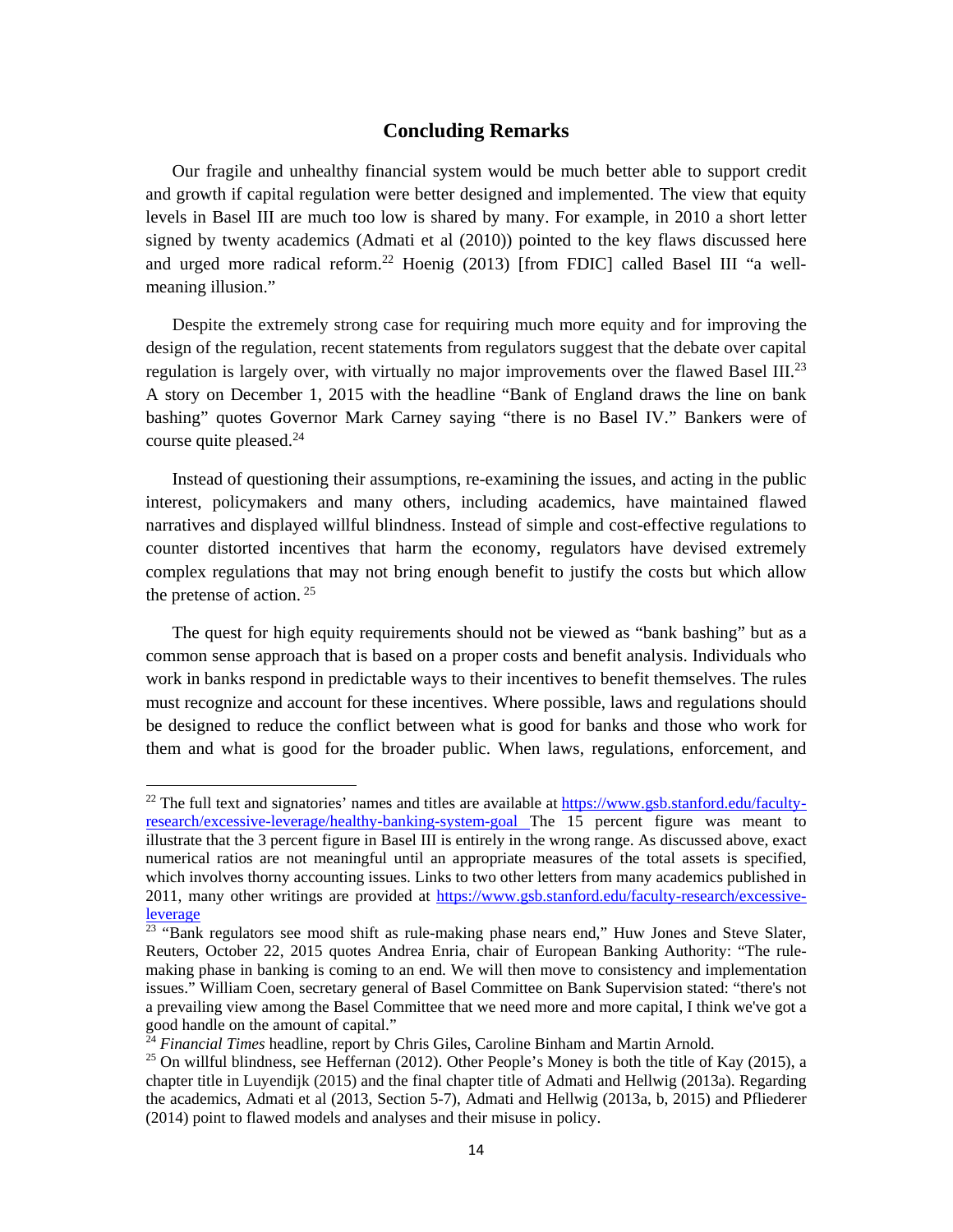overall governance fail, it is policymakers and watchdogs who deserve criticism for creating flawed rules that tolerate recklessness and exacerbate distortions, and for betraying the public trust.

Martin Wolf, who served on the UK Independent Commission on Banking, wrote an excellent summary of the issues related to capital regulations: "Allowing such important businesses to operate with almost no equity cushions encourages dangerous conduct. Banks are not special, except for what they are allowed to get away with. The problem is bigger than that banks are "too big" or "too interconnected" to fail. It is that they are so complex and so grossly undercapitalized. The model is intellectually bankrupt. The reason that this is not more widely accepted is that bankers are so influential and the economics are so widely misunderstood." He concluded by asserting that "we have failed to remove the causes of the crisis. Further such crises will come."26 Many have reached the same conclusion, including among regulators and the industry.<sup>27</sup>

Why are bankers so influential, and why are the economics so widely misunderstood? The problem appears to be rooted again in people's incentives and the lack of accountability. It is easier and more convenient to believe that free markets achieve efficient outcome, and to avoid challenging those with power. The "other people" whose money and welfare are at stake are either unware that they are harmed or unable to do much about it. Governance and control appear broken at all levels. When the public is confused about the issues, there is no accountability for flawed claims and bad policy.

It is both sobering and alarming to contemplate the failure to learn key lessons from a crisis as harmful as that of 2007-2009. A developed financial system meant to efficiently allocate risk and resources continues to distort the economy and endanger the public. My fear is that this system persists because it benefits powerful people, and that even if we experience more major crises in the future, convenient narratives and narrow interests will again prevail to prevent effective reform. My hope is that more people engage on these issues, gain better understanding, and do what they can to change this situation. The issues go beyond crisis prevention; our banking system is inefficient, distorted and harmful every day. Collectively, we must find ways to improve it.

<sup>26 &</sup>quot;Why Bankers are Intellectually Naked," *Financial Times*, March 17, 2013.

 $27$  See, e.g., Luyendijk (2015), which is based on many interviews and concludes that the system has "an empty cockpit."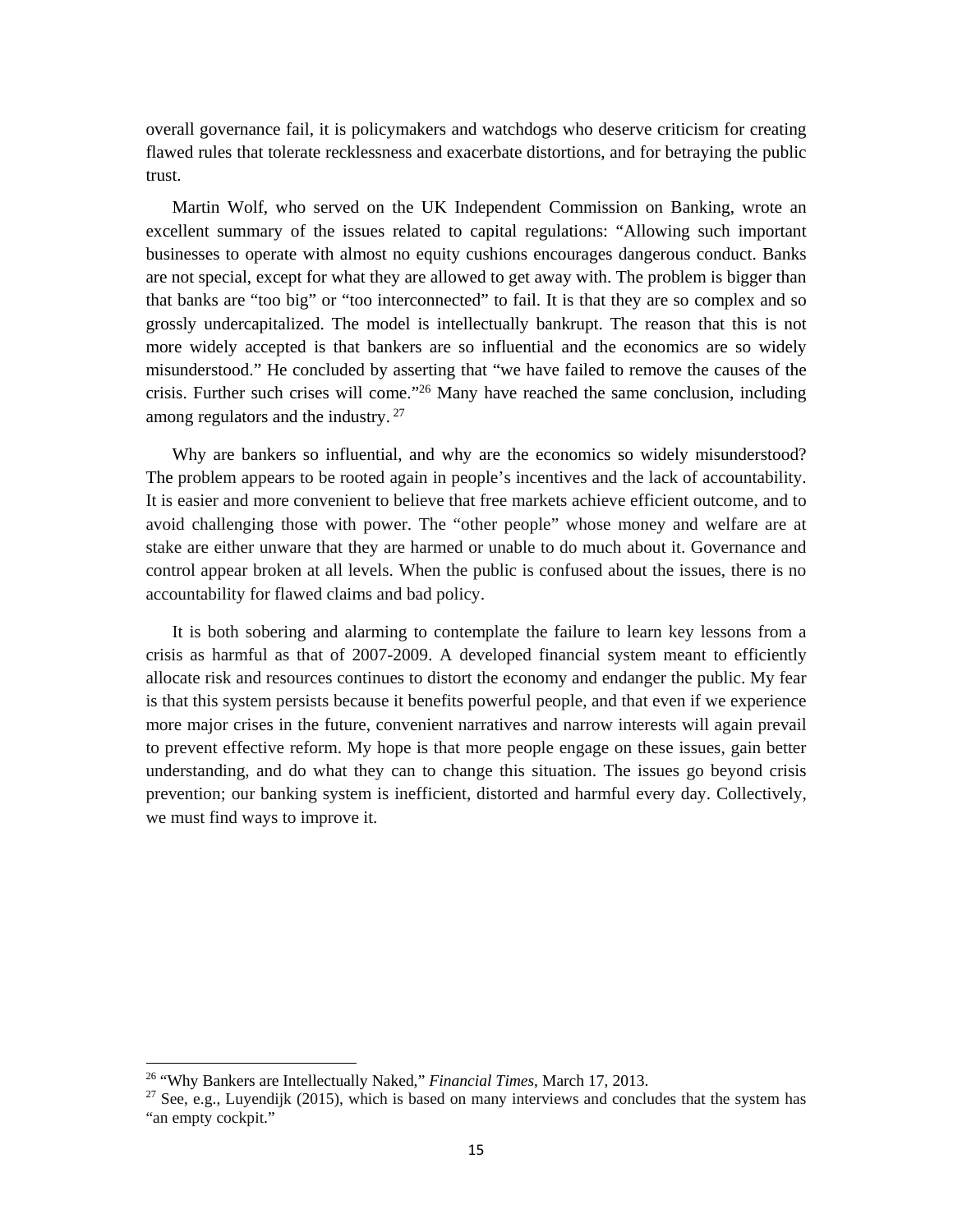## **References**

- 1. Admati, Anat R., Franklin Allen, Richard Brealey, Michael Brennan, Markus K. Brunnermeier, Arnoud Boot, John H. Cochrane, Peter M. DeMarzo, Eugene F. Fama, Michael Fishman, Charles Goodhart, Martin F. Hellwig, Hayne Leland, Stewart C. Myers, Paul Pfleiderer, Jean Charles Rochet, Stephen A. Ross, William F. Sharpe, Chester S. Spatt, and Anjan Thakor (2010), "Healthy Banking System is the Goal, Not Profitable Banks," *Financial Times*, Nov. 9.
- 2. Admati, Anat R. (2014), "Examining the GAO Report on Expectations of Government Support for Bank Holding Companies," Testimony for hearing of Senate Committee on Banking, Housing and Urban Affairs Subcommittee on Financial Institutions and Consumer Protection, July 31.
- 3. Admati, Anat R., Peter M. DeMarzo, Martin F. Hellwig, and Paul Pfleiderer. (2013), "Fallacies, Irrelevant Facts, and Myths in the Discussion of Capital Regulation: Why Bank Equity Is Not Socially Expensive," Working Paper (original draft August, 2010).
- 4. Admati, Anat R., Peter M. DeMarzo, Martin F. Hellwig, and Paul Pfleiderer (2015), "The Leverage Ratchet Effect," working paper.
- 5. Admati, Anat R., and Martin F. Hellwig (2013a), *The Bankers' New Clothes: What's Wrong with Banking and What to Do about It,* Princeton University Press.
- 6. Admati, Anat R., and Martin F. Hellwig (2013b), "Does Debt Discipline Bankers? An Academic Myth about Bank Indebtedness," Working paper.
- 7. Admati, Anat R., and Martin F. Hellwig (2015), "The Parade of Bankers' New Clothes Continues: 31 Flawed Claims Debunked," Working paper.
- 8. Advisory Scientific Committee (2014), "Is Europe Overbanked?" Report to the European Systemic Risk Board (ESRB), No. 4, June.
- 9. Bair, Sheila. 2012. *Bull by the Horns: Fighting to Save Main Street from Wall Street and Wall Street from Itself.* New York: Free Press.
- 10. Blundell-Wignall Adrian, Gert Wehinger and Patrick Slovik (2009), "The elephant in the room: the need to deal with what banks do." OECD Journal: Financial Market Trends, 2:11-39.
- 11. Brooke, Martin, Oliver Bush, Robert Edwards, Jas Ellis, Bill Francis, Rashmi Harimohan, Katharine Neiss and Caspar Siegert (2015), "Measuring the Macroeconomic Costs and Benefits of Higher UK Bank Capital Requirements," Financial Stability Paper 35, Bank of England.
- 12. Brunnermeier, Markus K., and Martin Oehmke (2013), "The Maturity Rat Race." *Journal of Finance* 68(2): 483-521
- 13. Carmassi Jacopo and Richard J. Herring (2014), "Corporate structures, transparency, and resolvability of global systemically important banks," Working paper.
- 14. Dowd, Kevin (2015), *No Stress: The Flaws in the Bank of England's Stress Testing Programme.* United Kingdom: ASI (Research).
- 15. Haldane, Andrew G. (2011), "Capital Discipline." Speech delivered at the American Economic Association, Denver, January 9
- 16. Haldane, Andrew G. (2012), "The Dog and the Frisbee." Speech delivered at the Federal Reserve Bank of Kansas City's 366th economic policy symposium, Jackson Hole, Wyoming, August 31.
- 17. Heffernan, Margaret (2012), *Willfull Blindness: Why We Ignore the Obvious at Our Peril*. New York: Bloomsbury USA.